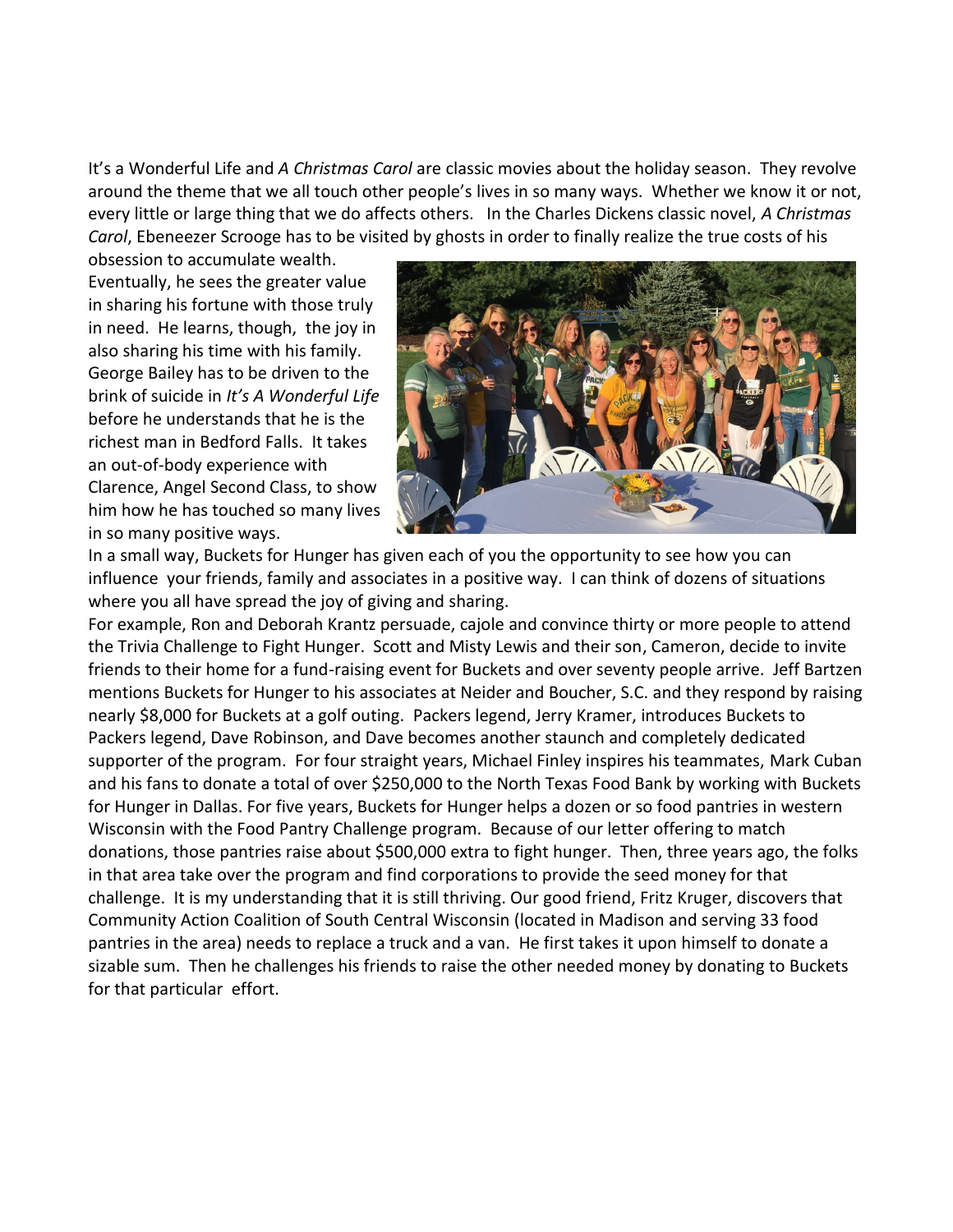sent a check for over \$7000.

a Packers game with about seventy of their friends. The seventy of their friends. The





This was another great year for

event brought in over \$6,000 due to their efforts and that of their son, Cameron (who organized and ran the event) and his friends.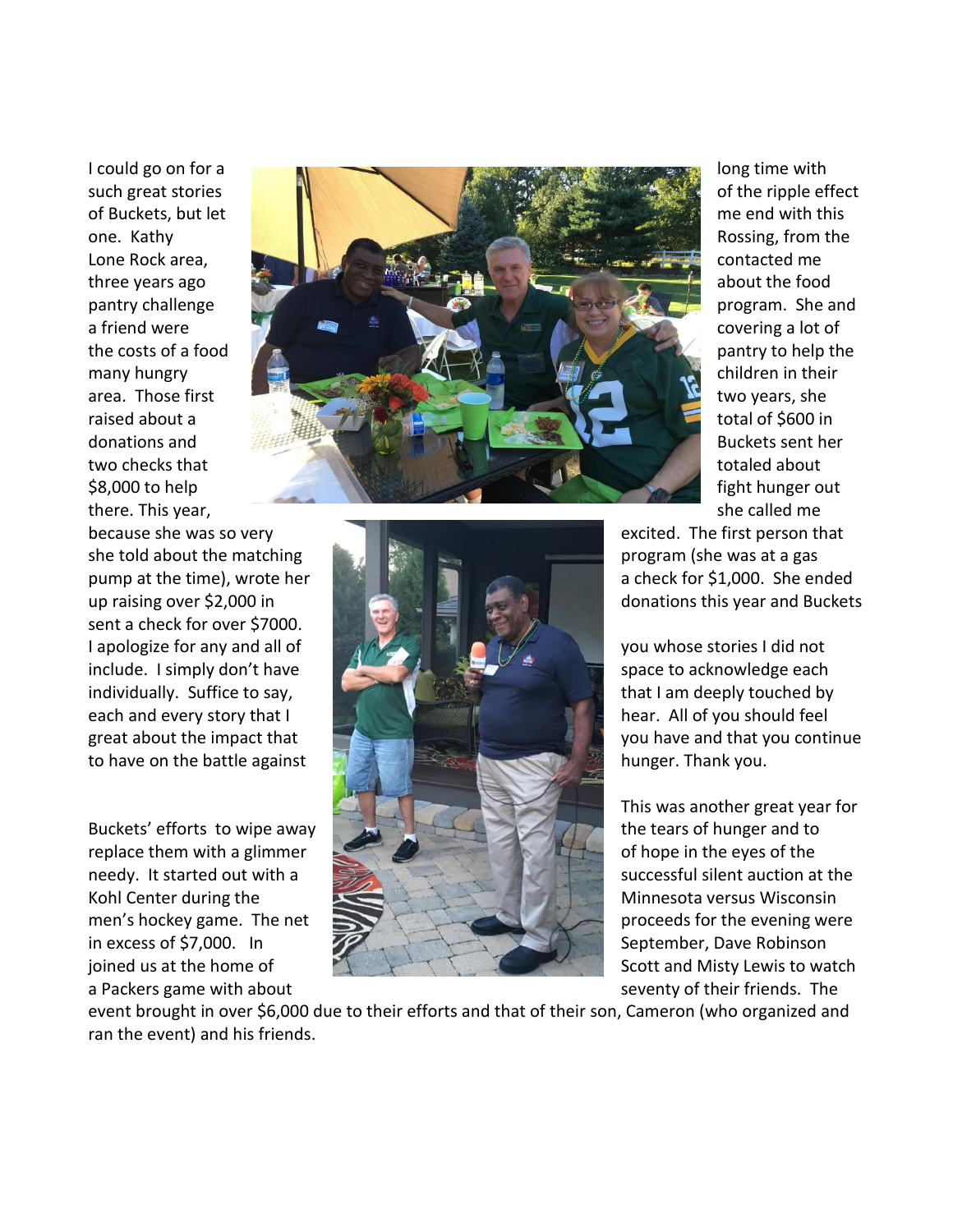match their donations.



you should all feel fantastic about helping this cause so effectively. A great many hungry people have been served by your generosity and kindness.



As always, I want to acknowledge the members of our board of directors for all of their support and efforts in keeping this program alive and functioning. My sincere thanks to anyone and everyone who volunteered throughout the year, attended the events, bid on auction items, donated items or served us in any way. Lastly, a huge thank you to my three kids for always being with me in this effort and to my wife, Vickie Carroll, for being my right hand in all of this forever . None of our now nearly twentytwo year history of success happens without all of you. May God bless you and be with you always.